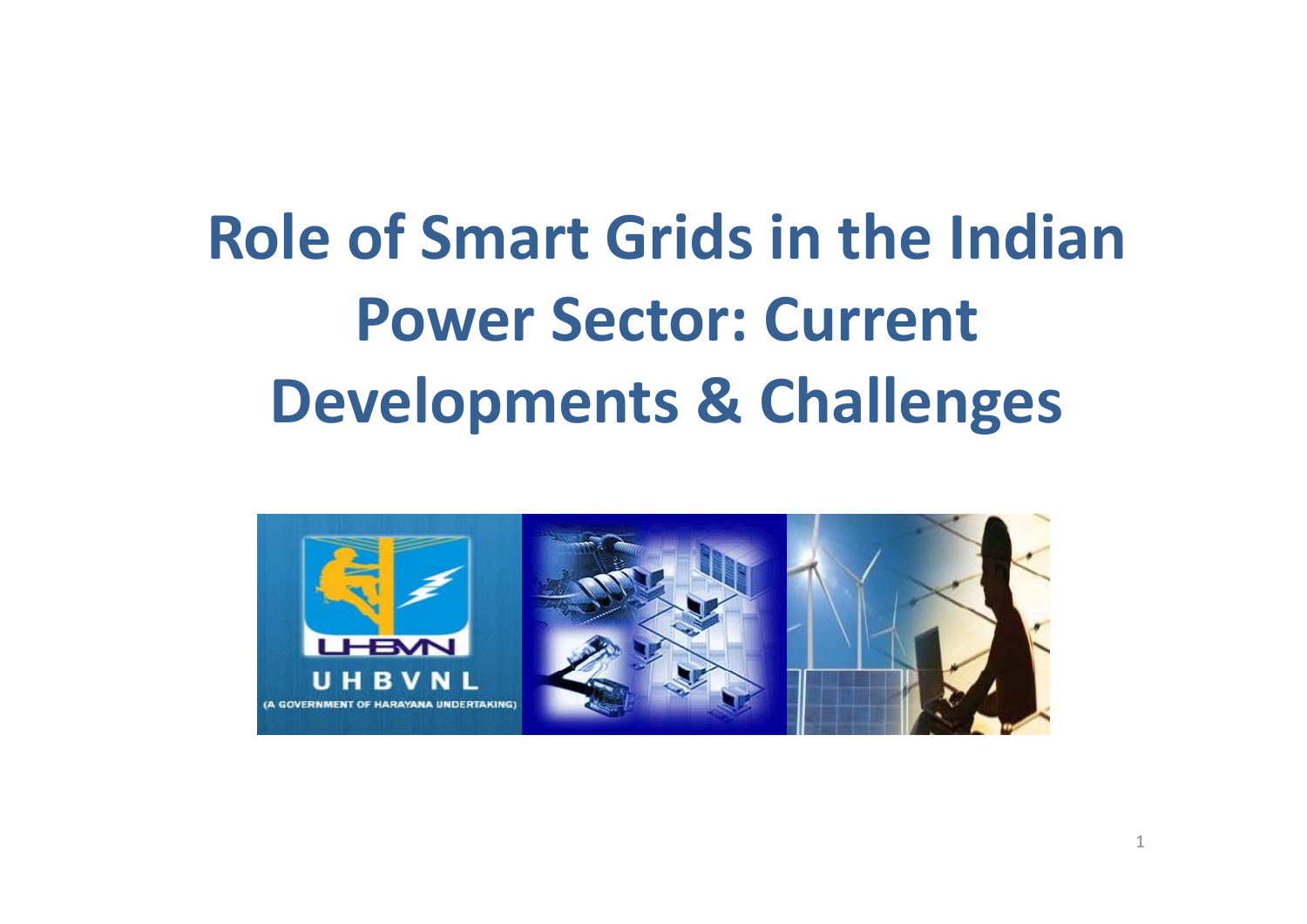## Power Situation in India

**Installed Capacity of 248.5 GW as on 31st May 2014**

**Indian Power Sector is 4th <sup>4</sup> largest in the world, but per‐capita consumption of electricity in India is only about 1/4th of World 2016 s only about 1/4<sup>th</sup> of World demand in the month of May 2014<br>Average.** 

**Potential Demand by 2032 is estimated to be as high as 900 GW**

**As on May 2014 there is <sup>a</sup> deficit of 4.1 % in Power Availability against demand and 4.9 % shortfall in peak demand in the month of M demandin the monthofMay**

 **High AT&C losses. traditionnel Outage Management & lower revenue réalisation leads to Under lnvestment** in distribution sector **excluding Hydro** is currently 12.75 %<br>Investment in distribution sector **and unreliable supply.**

**Share of Renewable Energy**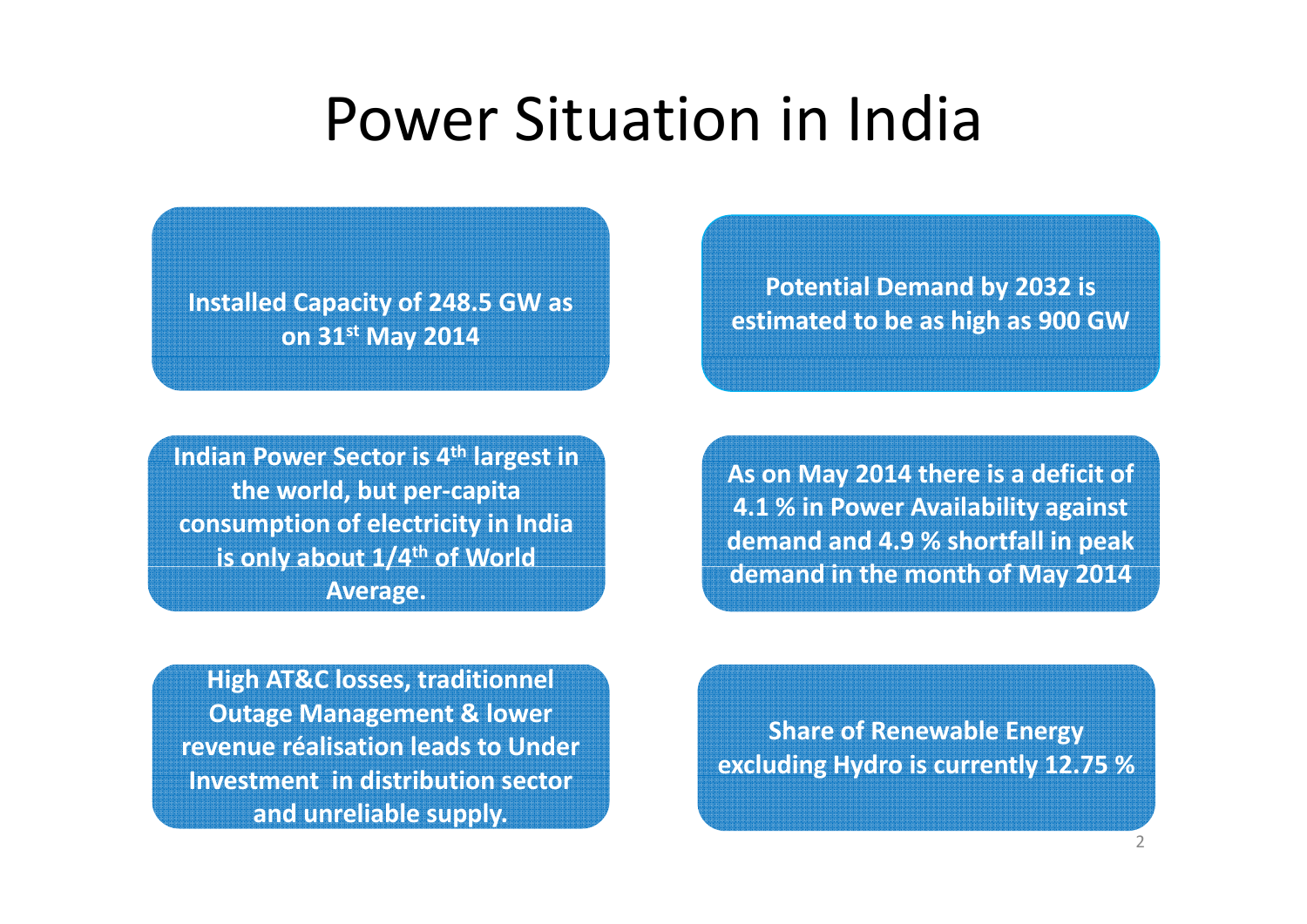## Dependence on Electricity

**Rapid Urbanization 31% of popul i at on in 2011; 40% of population by 2030**

#### **Higher Industrial growth**

**Residential consumption growing at 14% over next 10 years**

**Realization of demand suppressed due to load shedding**







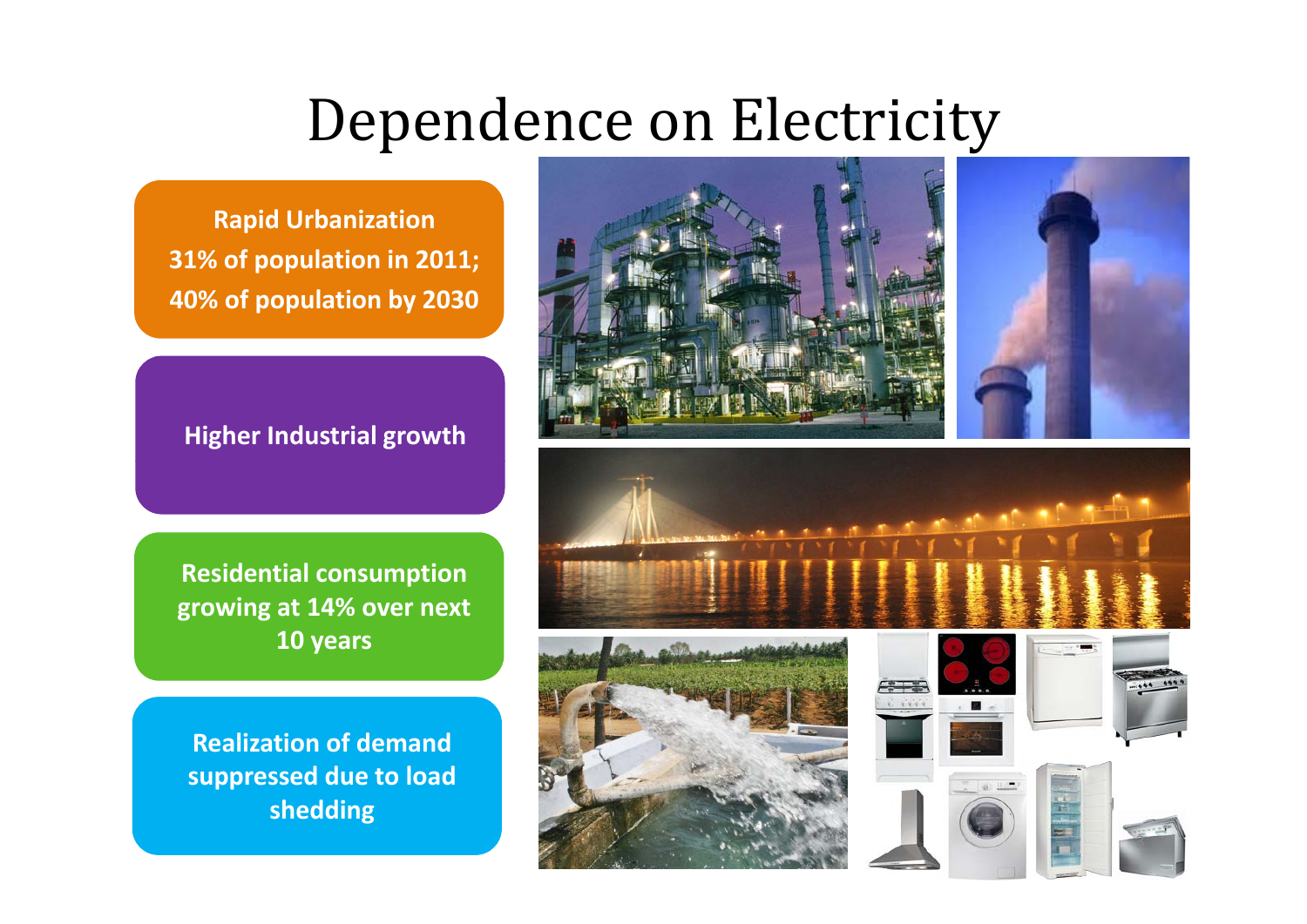# **India's Energy Sector Realities and Emerging Needs**

| <b>National Priorities</b>                            | <b>Current Situation</b>                                                                               | <b>Implications</b>                                                                                    |
|-------------------------------------------------------|--------------------------------------------------------------------------------------------------------|--------------------------------------------------------------------------------------------------------|
| <b>Meeting Demand</b><br><b>Shortage</b>              | • Chronic power shortages<br>Rapid demand growth<br>Inadequate energy access                           | • Augmentation of generation<br>capacity; efficiency improvement<br>• Power evacuation and grid access |
| <b>Clean Energy</b><br><b>Deployment</b>              | • Renewable Energy capacity<br>increasing $\sim$ 3000+ MW<br>added each year                           | • Require smarter systems for<br>power balancing to deal with<br>variability & unpredictability        |
| <b>Operational Efficiency</b><br>Improvement          | • Poor operational efficiency<br>• High system losses<br>• R-APDRP has provided<br>much needed support | Need for ability to control and<br>monitor power flow till customer<br>level                           |
| <b>Enhancing Consumer</b><br><b>Service Standards</b> | • Poor system visibility<br>Lack of reliability<br>$\bullet$                                           | • Real time system to enable better<br>system visibility and consumer<br>participation                 |

**Smart Grids can transform the existing grid into <sup>a</sup> more efficient, reliable, safe and enable address sector challenges.**

4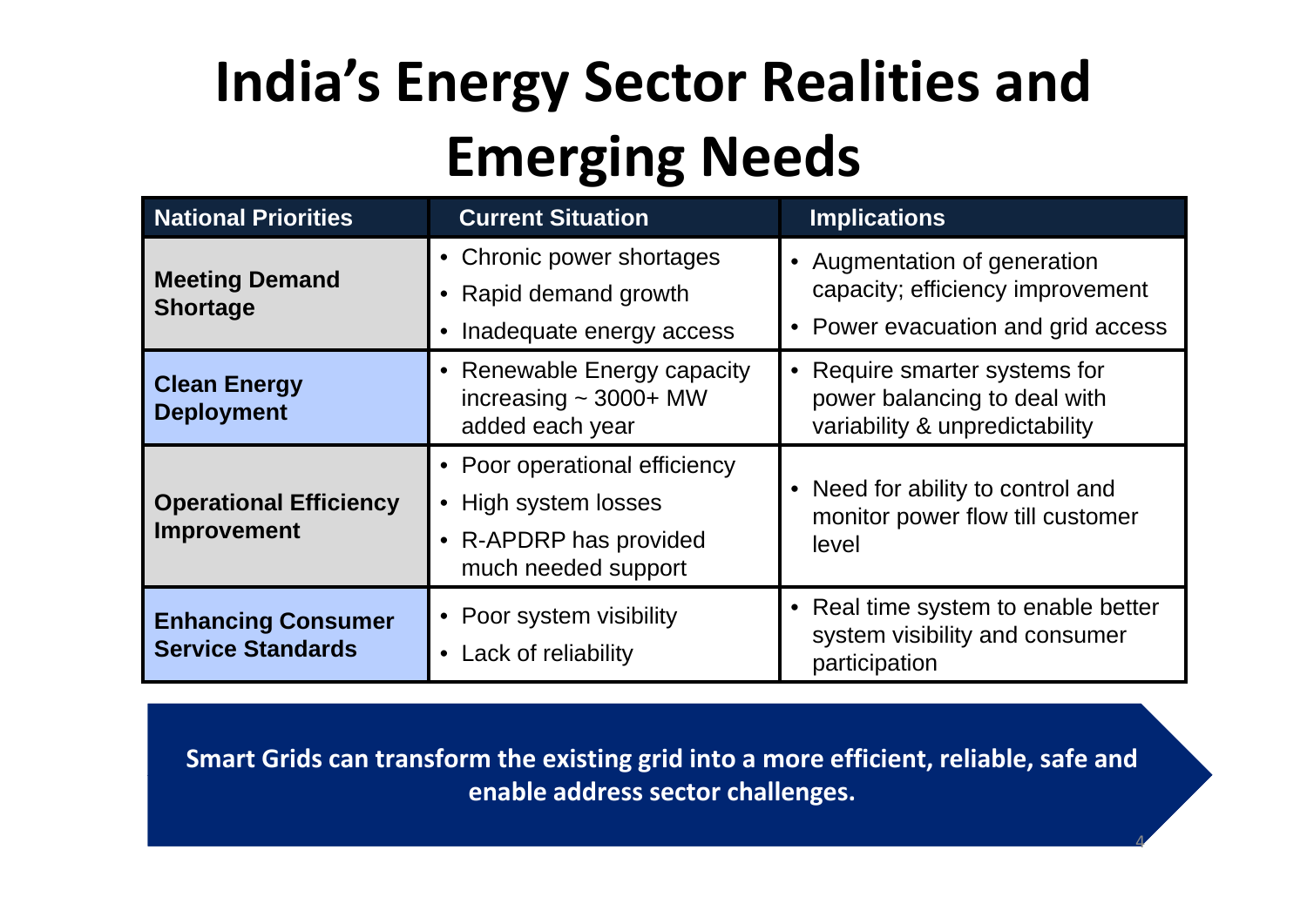#### Brief About R‐APDRP

#### (Restructured Accelerated Power Development & Reforms Programme)

The R-APDRP is a Government of India initiative being executed by utilities. In one integrated project, Distribution Utilities in India are building IT Infrastructure, IT Applications and Automation Systems. R‐APDRP is distributed in 3 Parts.

**Scope Under Part A**: Consumer Indexing using GIS, Asset Mapping of entire Distribution Network using GIS, AMR for all DTs & Feeders, IT Application for Business Processes like Metering, Billing & Collection etc., Energy Accounting & Auditing and SCADA for large towns (> 400 K Population & <sup>&</sup>gt; 350 MU consumption)

**Scope Under Part B: Electrical Network Strengthening & Up-Gradation.** 

**Under Part C**: Smart Grid Pilots are Launched.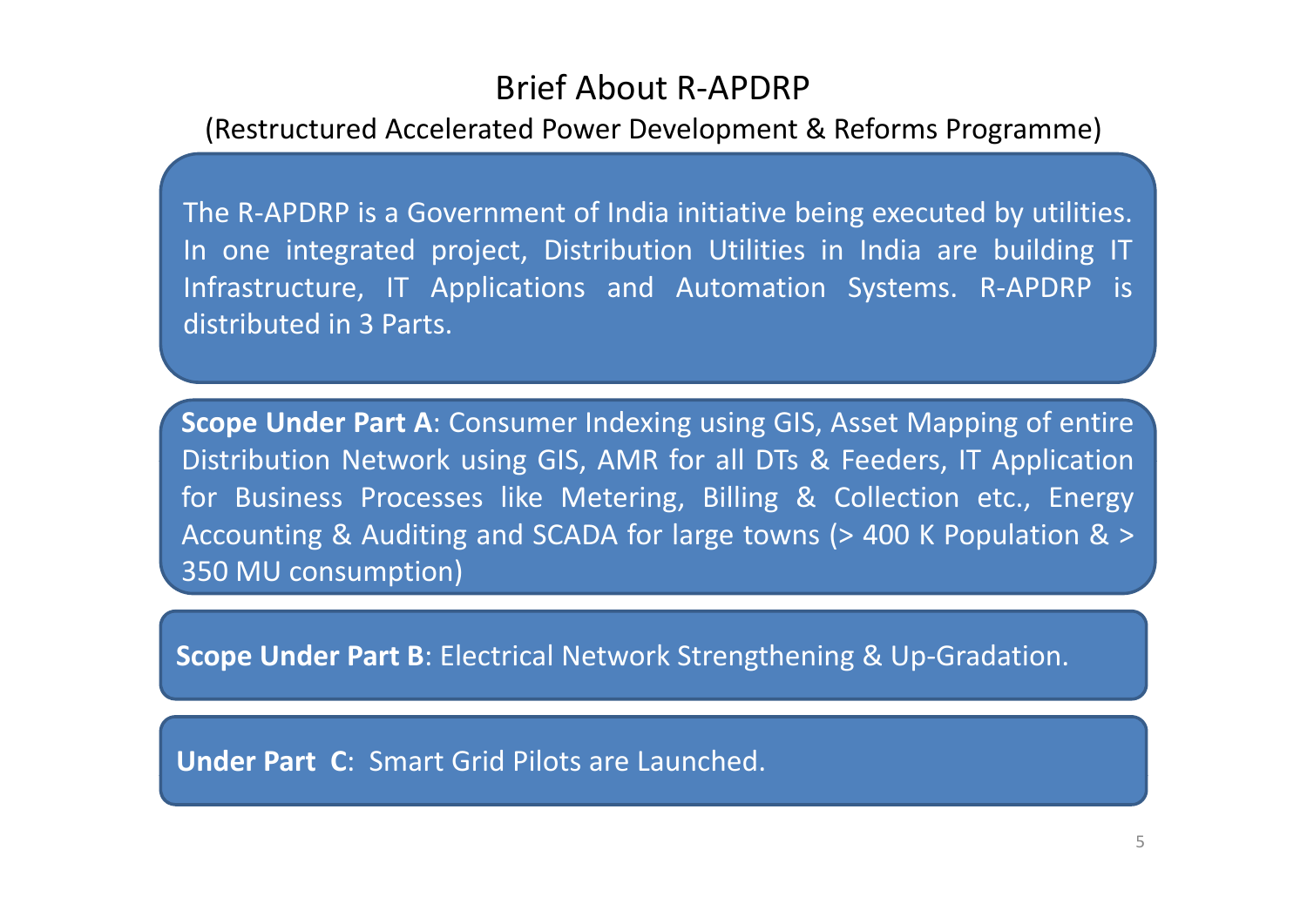## Highlights of Smart Grid Road Map for India

| During 12th Plan (2012-17)                                                                                    | During 13th Plan (2017-22)                                                           | During 14th Plan (2022-27)                                                                     |
|---------------------------------------------------------------------------------------------------------------|--------------------------------------------------------------------------------------|------------------------------------------------------------------------------------------------|
| <b>Full Smart Grid roll out in</b><br>14 pilot cities                                                         | Smart Grid roll out in all<br>urban areas                                            | <b>Smart Grid roll out</b><br>nationwide                                                       |
| Infrastructure for AMI roll<br>out for all consumers with<br>$load > 20$ KW or as<br>prioritised by Utilities | AMI roll out for customers<br>with 3-phase connections                               | AMI roll out for all<br>consumers                                                              |
| Development of Micro<br>Grids in 1000<br>villages/industrial<br>parks/commercial hubs                         | Development of Micro Grids<br>in 10,000 villages/industrial<br>parks/commercial hubs | Development of Micro<br><b>Grids in 20,000</b><br>villages/industrial<br>parks/commercial hubs |
| Policy for Roof Top Solar<br><b>PV tariff - Net Metering</b>                                                  |                                                                                      |                                                                                                |
| Renewable Integration of<br><b>30 GW</b>                                                                      | Renewable Integration of 80<br><b>GW</b>                                             | Renewable Integration<br>of 130 GW<br>6                                                        |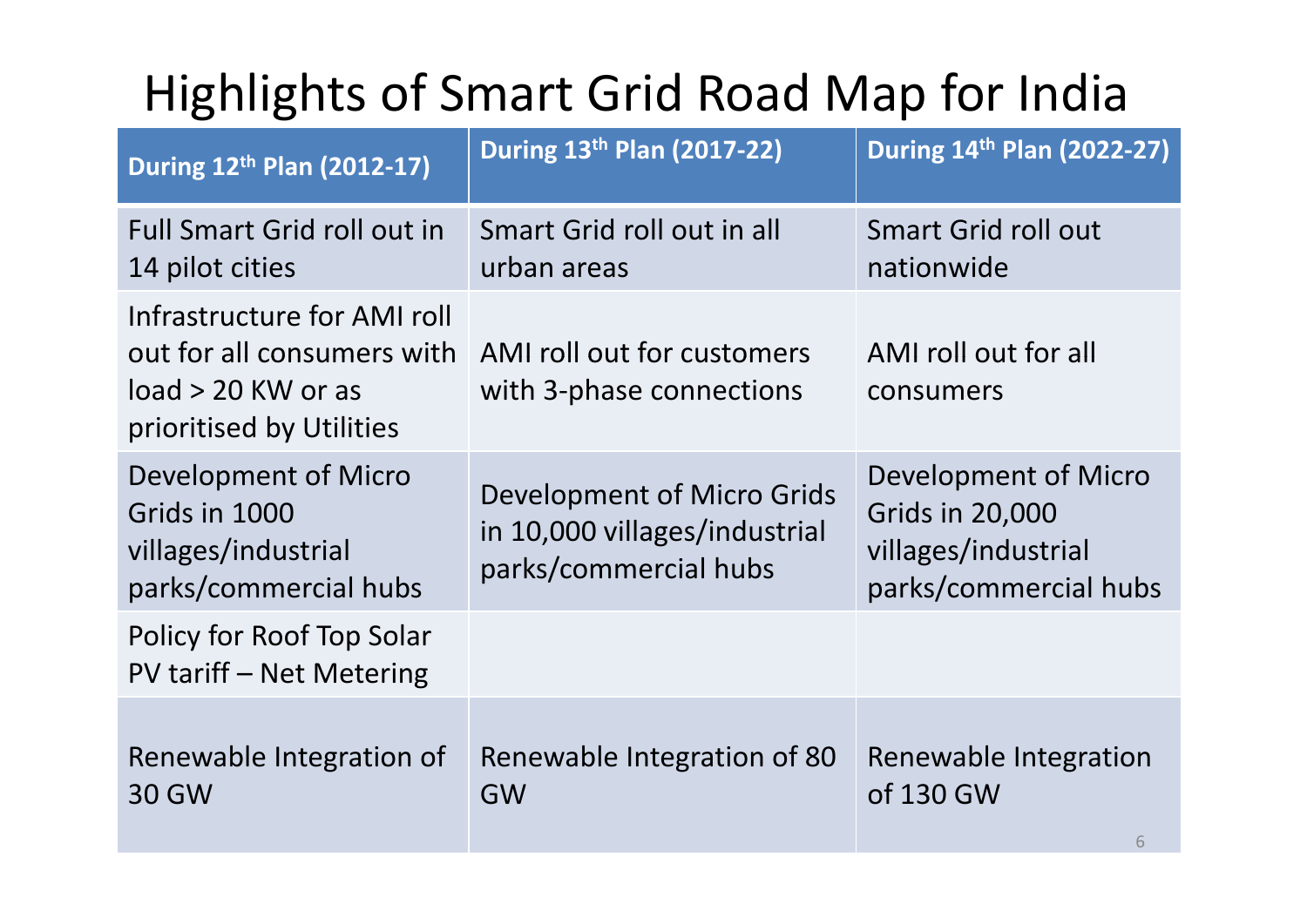## MOP Approved SG Pilots (14 Nos.)



Photo credits: Sh. V S K Murthy Balijepalli, ppt on SG implementation framework in India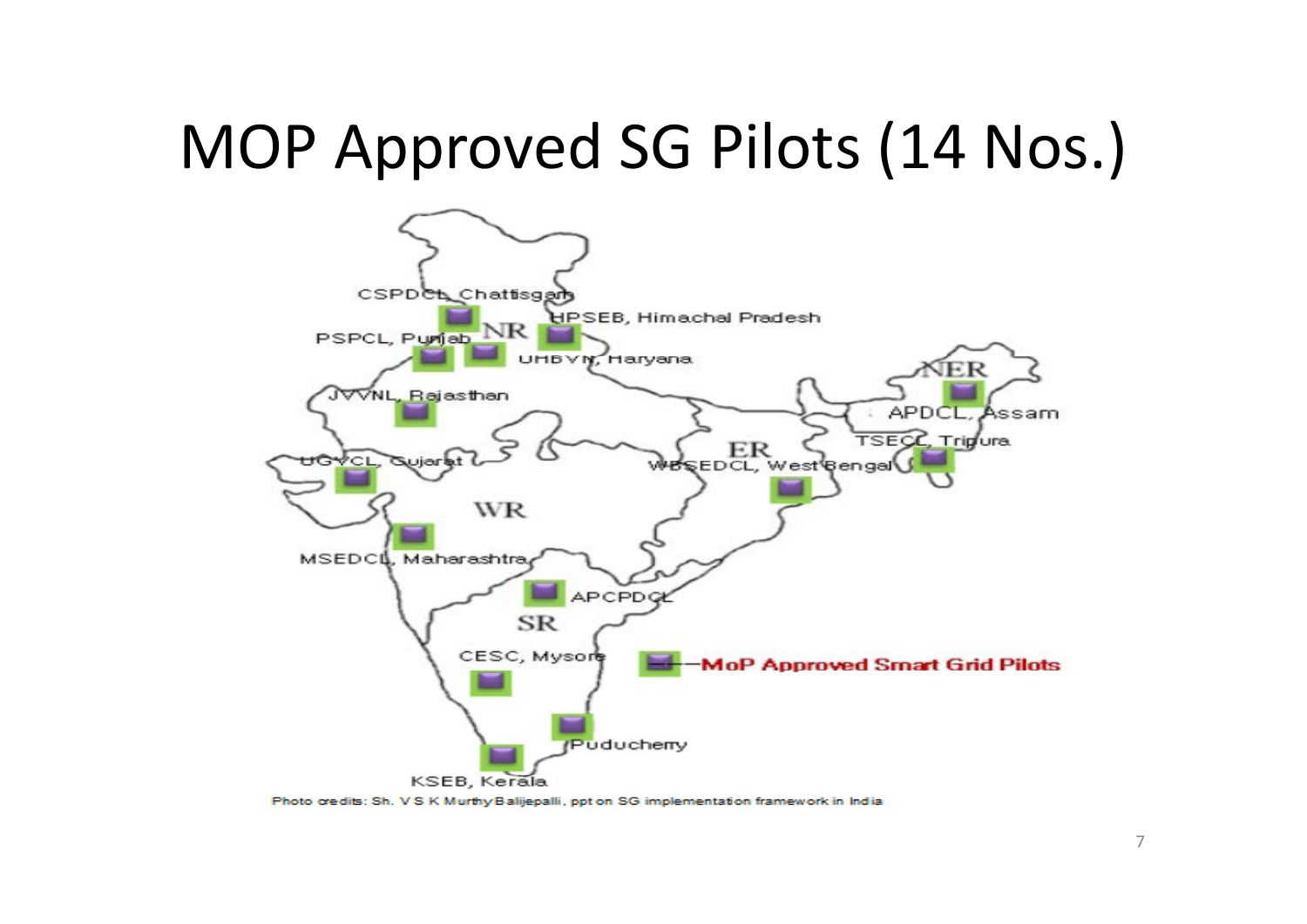# **Smart Grid Functionalities In India For 14 Pilots as "Proof of Concept"**

| <b>National Priorities</b>                            |                                                          |                              |                        |                          | <b>Smart Grid Interventions proposed by the Utilities</b> |
|-------------------------------------------------------|----------------------------------------------------------|------------------------------|------------------------|--------------------------|-----------------------------------------------------------|
|                                                       | <b>Demand Side Management</b>                            |                              | <b>Demand Response</b> |                          |                                                           |
| <b>Power Demand</b><br><b>Shortage</b>                | <b>Peak Load Management</b>                              |                              |                        |                          | <b>Crew Management</b>                                    |
| <b>Clean Energy</b>                                   | <b>Renewable Energy Integration</b>                      |                              |                        | <b>Demand Response</b>   |                                                           |
| <b>Operational</b><br><b>Efficiency</b>               | <b>Theft Management &amp;</b><br><b>Tamper Detection</b> |                              |                        | <b>Asset Monitoring</b>  | <b>Meter Data</b><br><b>Management System</b>             |
| Improvement                                           |                                                          | <b>Substation Automation</b> |                        | <b>AMI</b>               |                                                           |
| <b>Consumer</b><br><b>Service</b><br><b>Standards</b> | <b>Power Quality</b>                                     | <b>Work Force Management</b> |                        | <b>Outage Management</b> |                                                           |
|                                                       |                                                          | <b>Automatic Billing</b>     |                        |                          | <b>Consumer portal</b><br>8                               |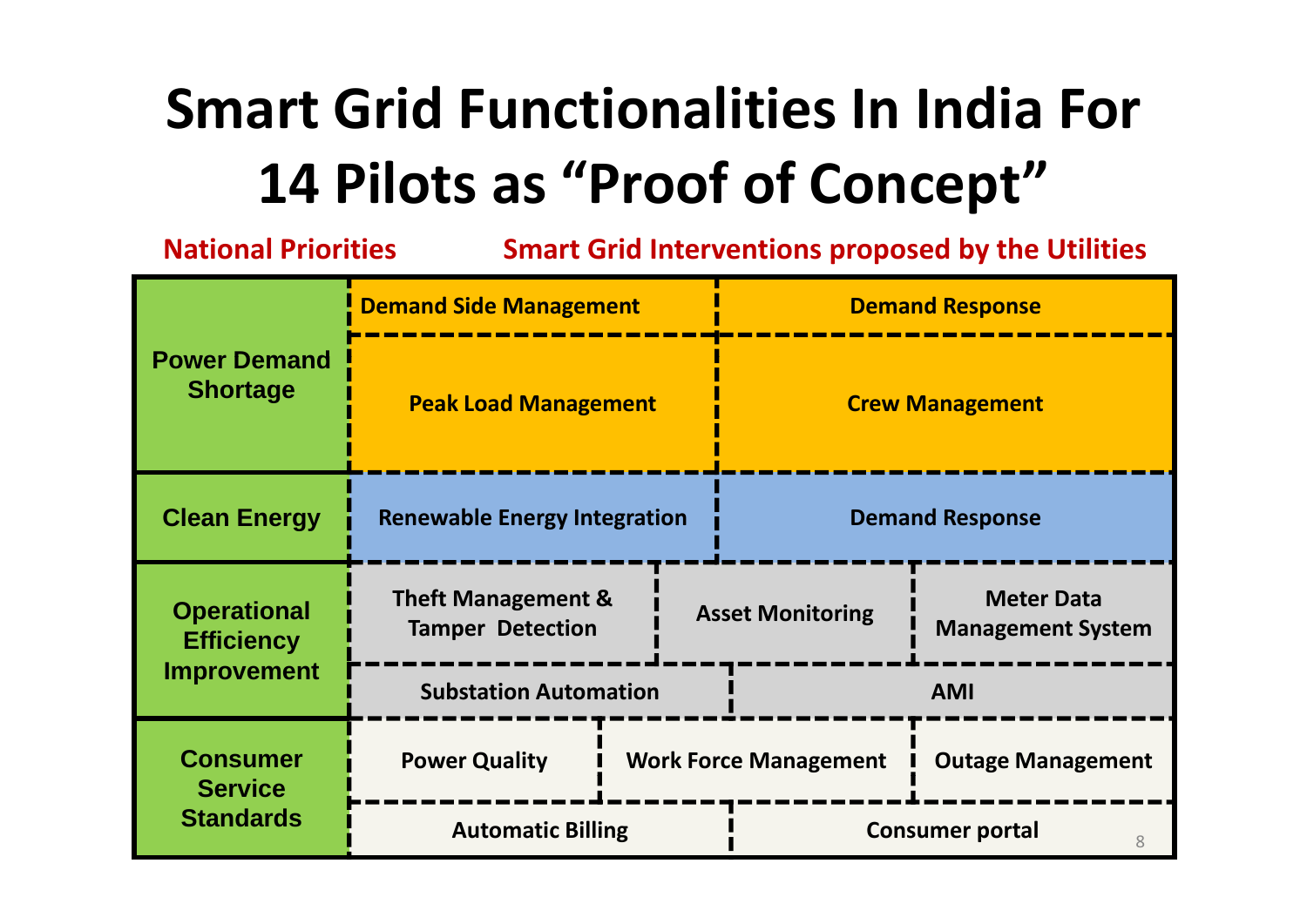# Key Challenges/ Critical Areas

## • Development of Standards & Regulations

For Smart Meters, work is already underway, under the Bureau of Indian Standards (BIS). Further, under the BIS sectional committee and various working groups, standards for AMI, cyber security and interoperability are being developed.

Central Electricity Authority (CEA) notified "Technical Standards for Connectivity of Distributed Generation resources in September, 2013" and CEA (Installation and Operation of Meters) Regulations 2006 are being amended to include generation from renewable energy sources.

## • Communication Solutions

Multiple communication options like GPRS/CDMA, Zigbee, RF/Mesh, PLC etc. are available for last mile connectivity. However, they are yet to be tested in the 14 Smart Grid pilots.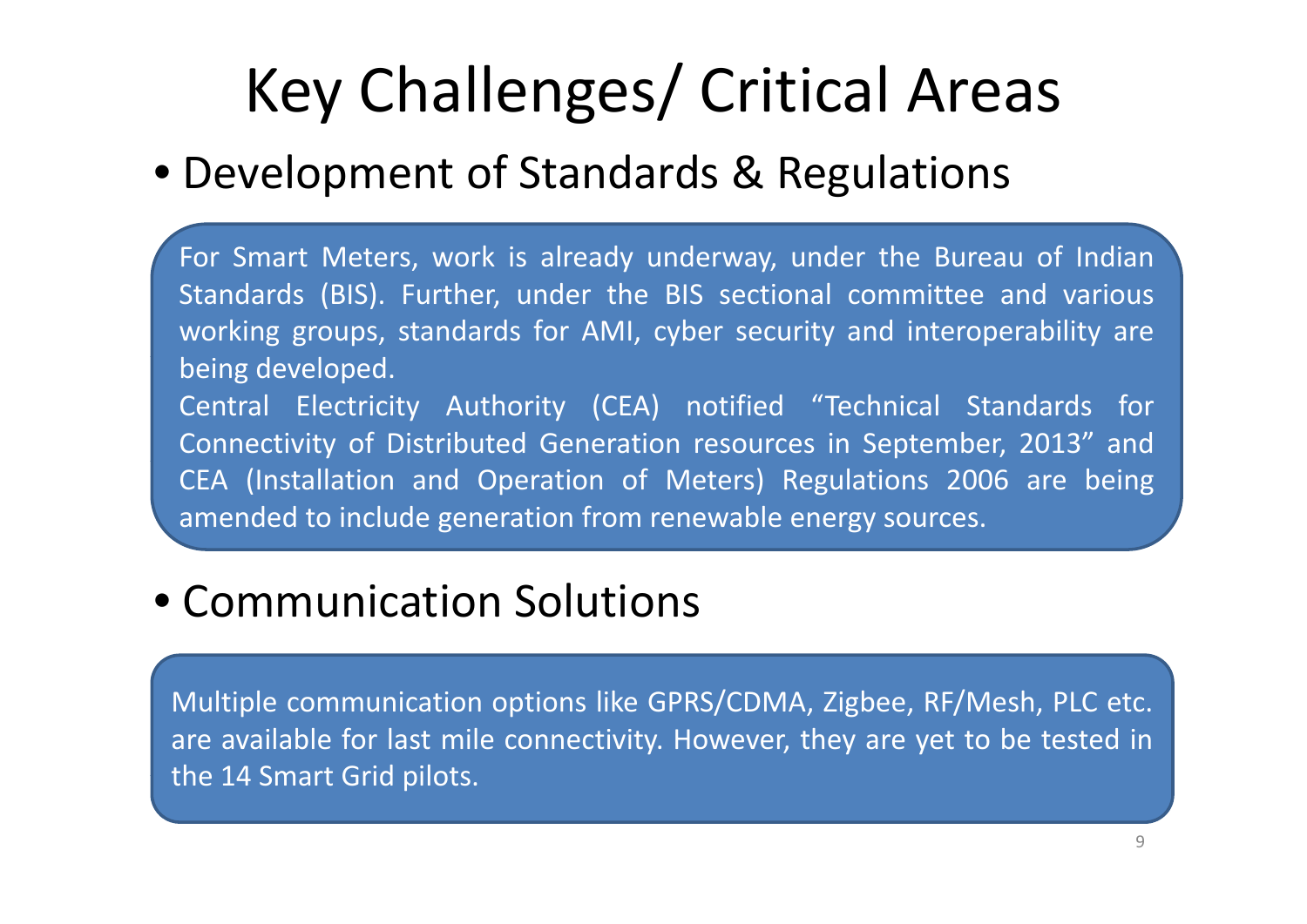# Key Challenges/ Critical Areas

## •Revision of Tariff Structure

With the integration of small-scale consumer owned renewable energy sources to the Grid wherein the consumer takes electricity from the Grid but can also act as <sup>a</sup> generator and supply electricity to the Grid, appropriate tariff revisions need to carried out by the State Electricity Regulatory Commissions (SERCs). Some of the states like Tamil Nadu, Andhra Pradesh & Uttrakhand have already gone forward and announced solar rooftop/net-metering policies. Going forward, net-metering/feed-intariff (FiT) would have to be factored into the tariff revisions by various SERCs.

## •Consumer Awareness

Appropriate/varying price signals can be used by utilities to help manage demand, but consumers will need to be made more aware in order to understand and be motivated to take part in utility Demand Side Management (DSM) programmes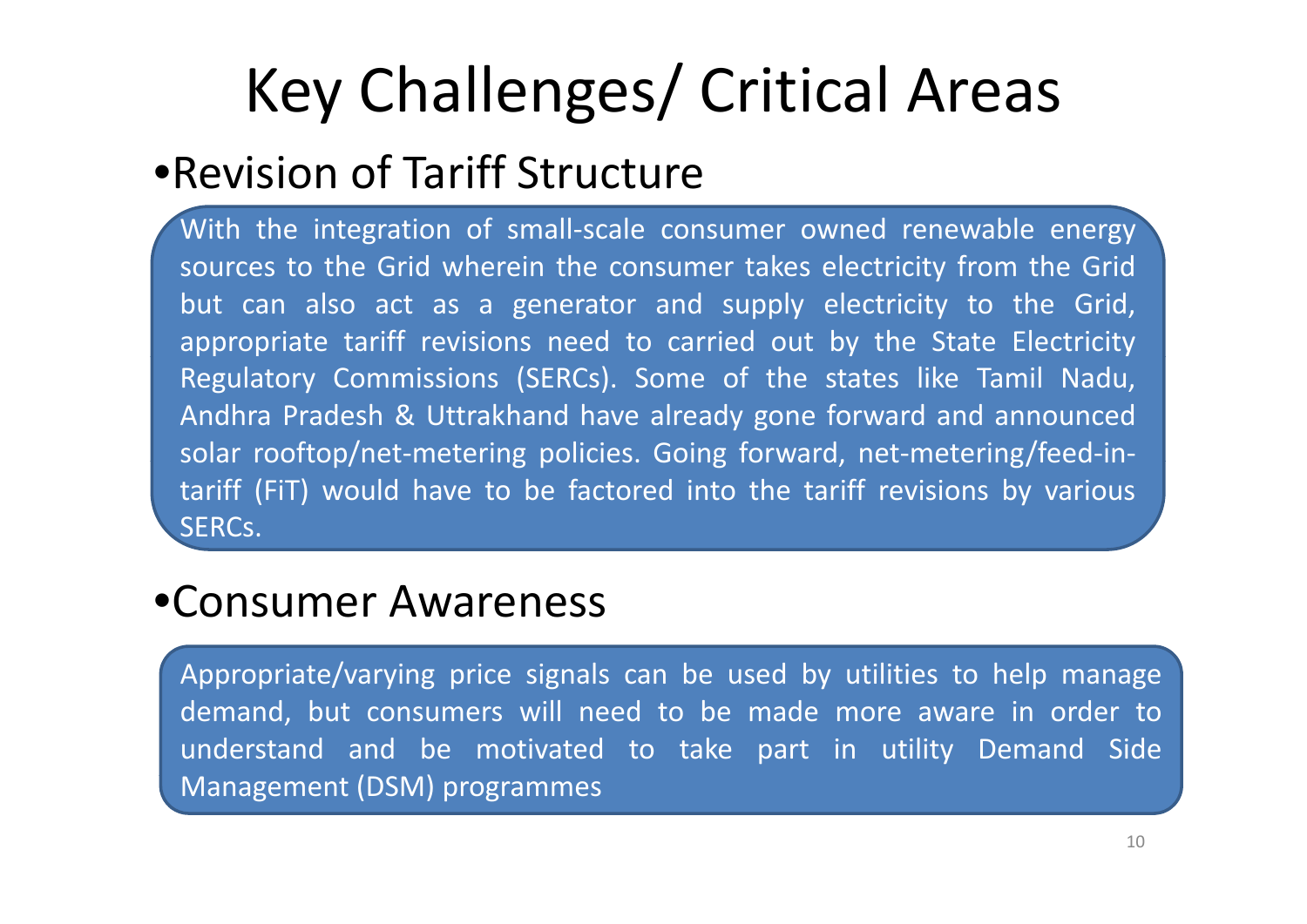## Development potential & issues across various application areas

| <b>Application Area</b><br>(Current Status)                                                          | <b>Business Issues</b>                                                                             | Potential/Importance of<br><b>Smart Grids</b>                                                                                   |
|------------------------------------------------------------------------------------------------------|----------------------------------------------------------------------------------------------------|---------------------------------------------------------------------------------------------------------------------------------|
| <b>Distribution</b><br>• Inefficient<br>• Huge Theft<br>• Poor customer service &<br>reliability     | • Lack of measurements<br>and controls<br>• Antiquated technologies<br>• Poor business orientation | • High (can bring<br>rapid<br>technological<br>upgradation)<br>• Supports loss reduction<br>and demand response                 |
| <b>Industrial Energy Efficiency</b><br>• Improving rapidly<br>• Signalled by<br>environmental market | Lack of awareness                                                                                  | • High (Smart Grid enables<br>better load management<br>through Demand<br>Side<br>Management (DSM) and<br>Demand Response (DR)) |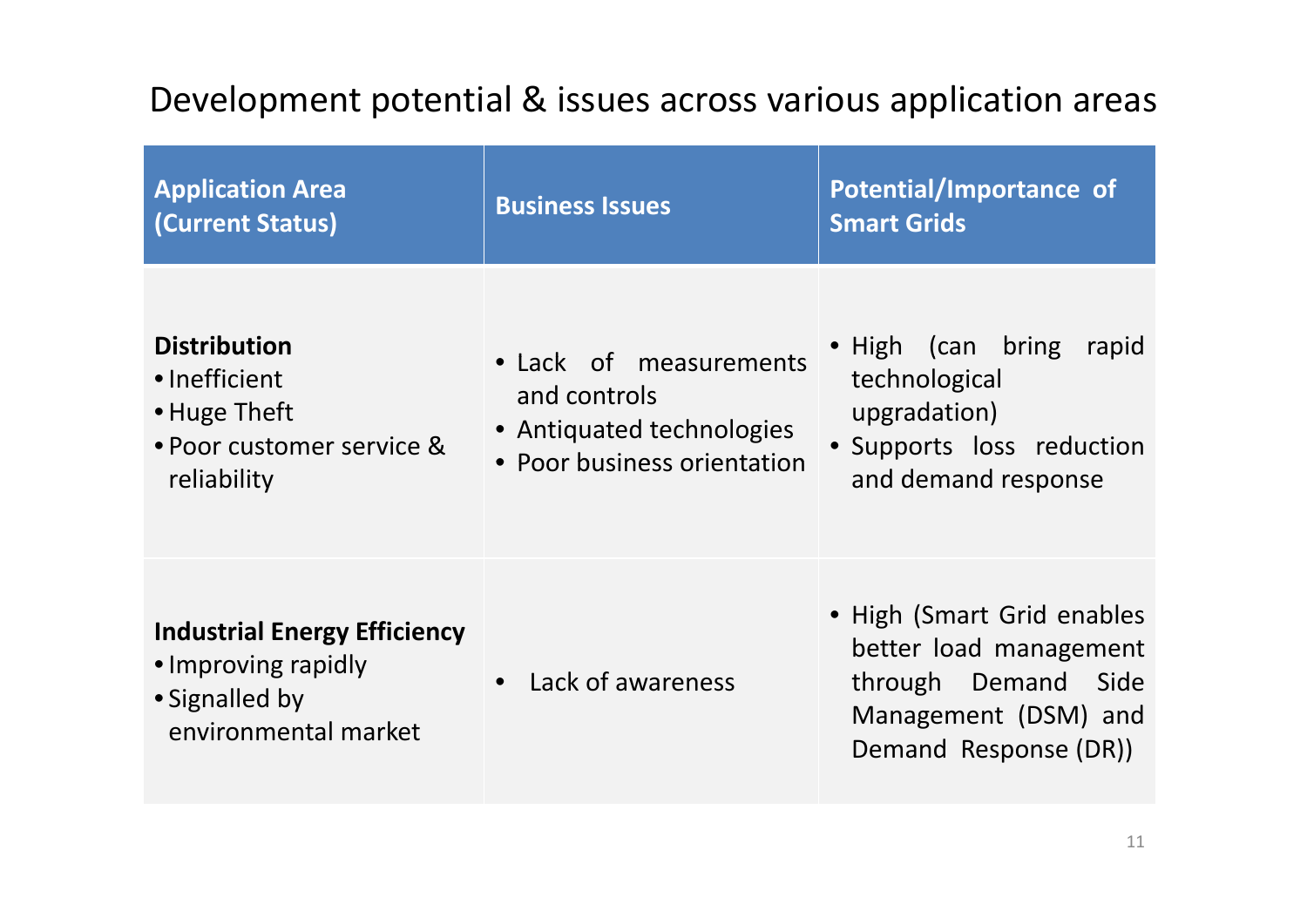### Development potential & issues across various application areas

| <b>Application Area</b><br>(Current Status)                                                                          | <b>Business Issues</b>                                                           | <b>Potential/Importance</b><br>of Smart Grids                                                                                |
|----------------------------------------------------------------------------------------------------------------------|----------------------------------------------------------------------------------|------------------------------------------------------------------------------------------------------------------------------|
| <b>Renewable Energy</b><br>• Fast developing<br>• Fills India's Energy void                                          | • Variability management &<br>storage<br>• Transmission networks and<br>controls | • Very High (Smart Grid can<br>assist in grid integration,<br>forecasting,<br>balancing<br>and storage)                      |
| <b>Energy Storage</b><br>• Nascent in India<br>• Closely linked<br>&<br>Renewable Energy<br><b>Energy Efficiency</b> | • Expensive<br>to • Technological up gradation<br>• Space requirements           | • High (Has applications in<br>energy storage, enabling<br>provision for balancing<br>power & islanding during<br>blackouts) |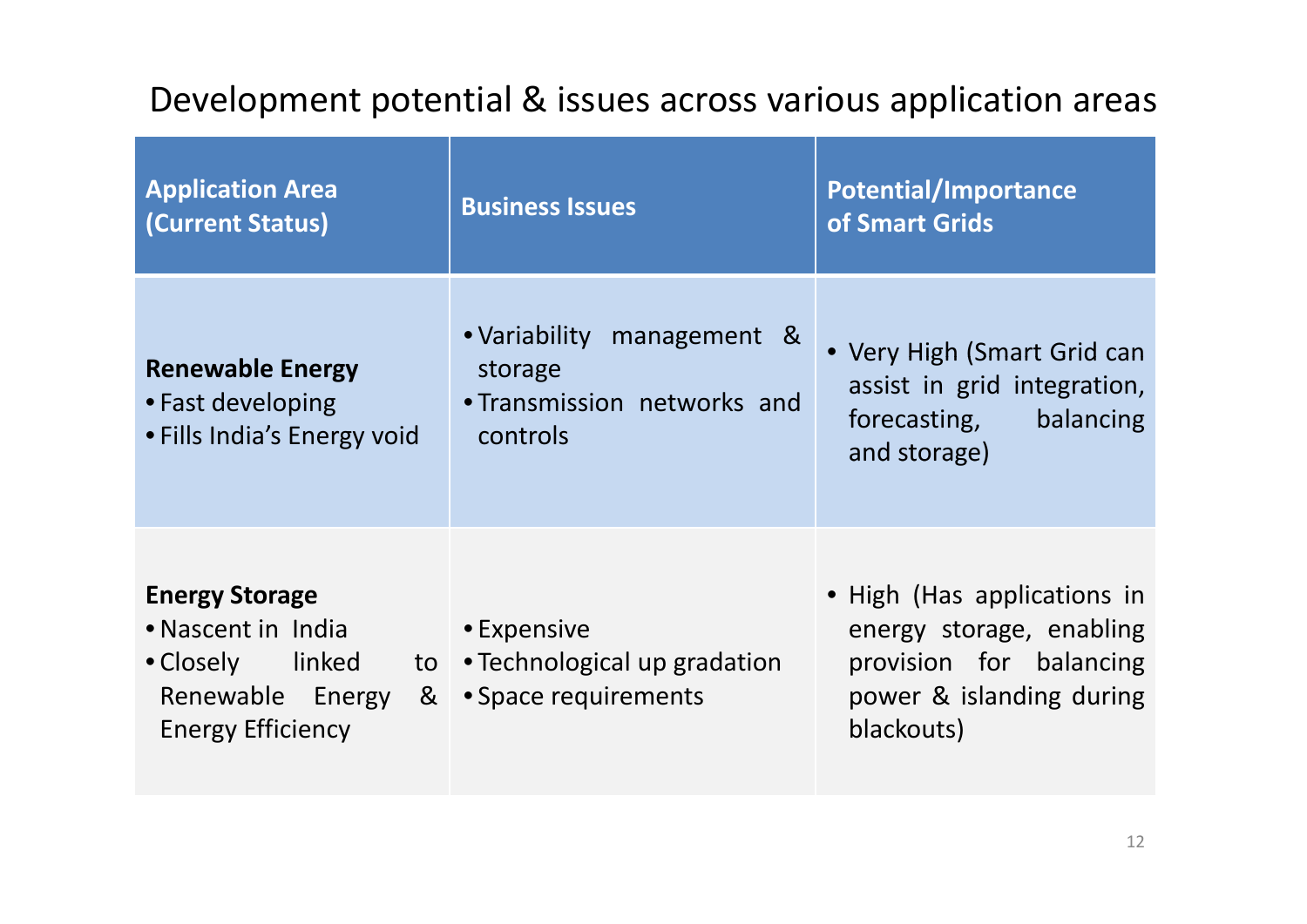# Brief About UHBVN

- North Haryana Power Distribution Company (UHBVN) is engaged in distribution and supply of electricity in 10 districts of Haryana (50 % of Geographical Area).
- Provides services to 2.5 million consumerswith total connected load of 9577.12 MW(March 14)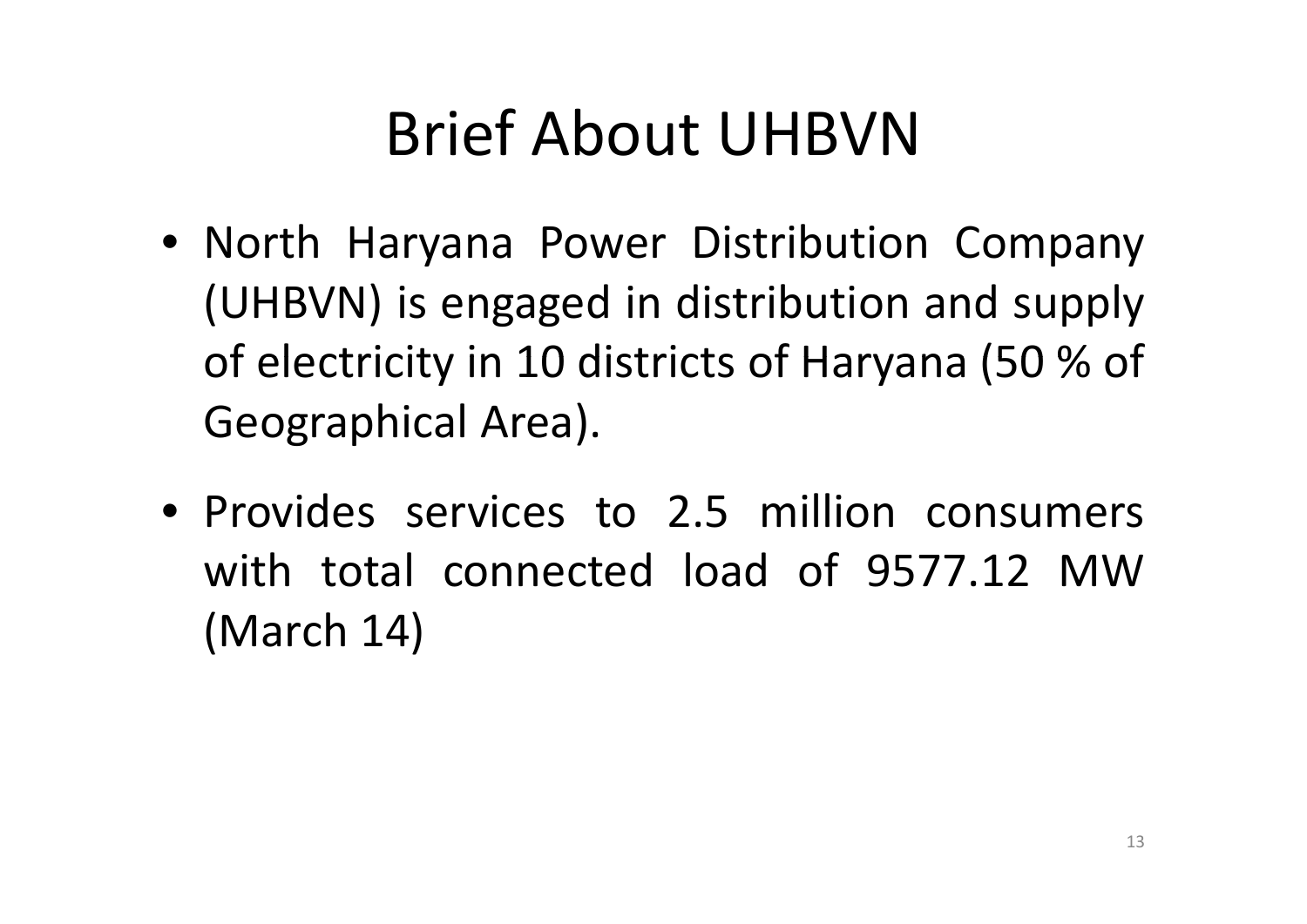# **Initiatives In Panipat, Haryana, India**

The pilot will focus on addressing three key issues, 1) Reduction of aggregate technical and commercial (AT & C) losses,

2) Peak load management, and

3) Integration of renewable energy like wind and solar into the grid.

The pilot is expected to be completed within 24 months.

This project shall provide functionality of AMI, PLM, OMS with SCADA and Renewable Integration using Solar Roof Top.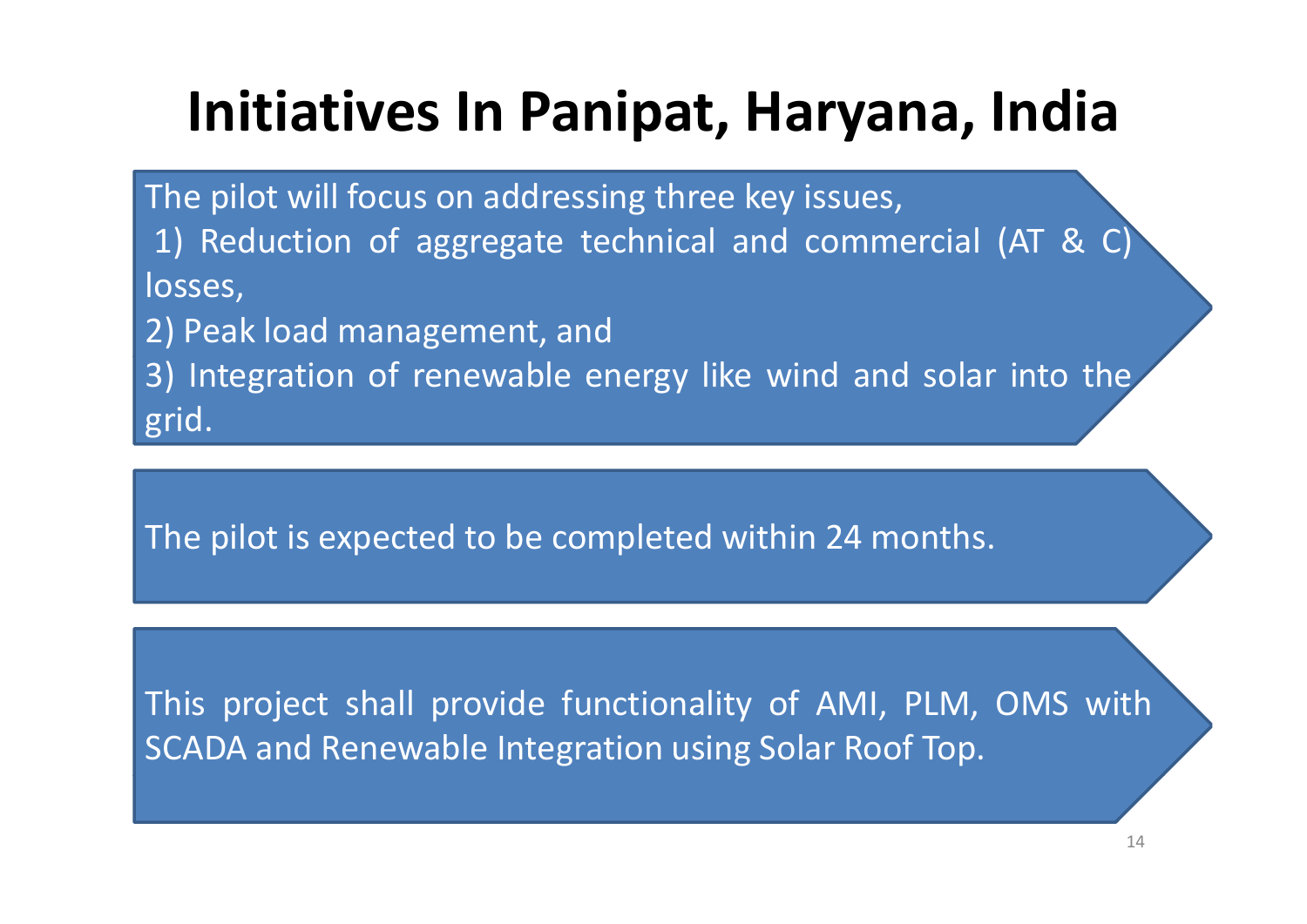# Smart Grid In Haryana (UHBVN)

#### **Benefits Envisaged:**

- Reduced AT&C Losses
- Reduced Peak Load Consumption
- Reduced Cost of Billing

### **Location:**

•Panipat City Subdivision, 90 KM North of New Delhi

#### **Project Area Summary:**

- •Project Area : Panipat, covering 3 feeders.
- $\bullet$  Functionality Proposed:
	- –Advanced Metering Infrastructure (AMI)
	- –Peak Load Management (PLM)
	- –Outage Management System with SCADA (OMS)
	- $-$ Renewable integration through net metering  $15$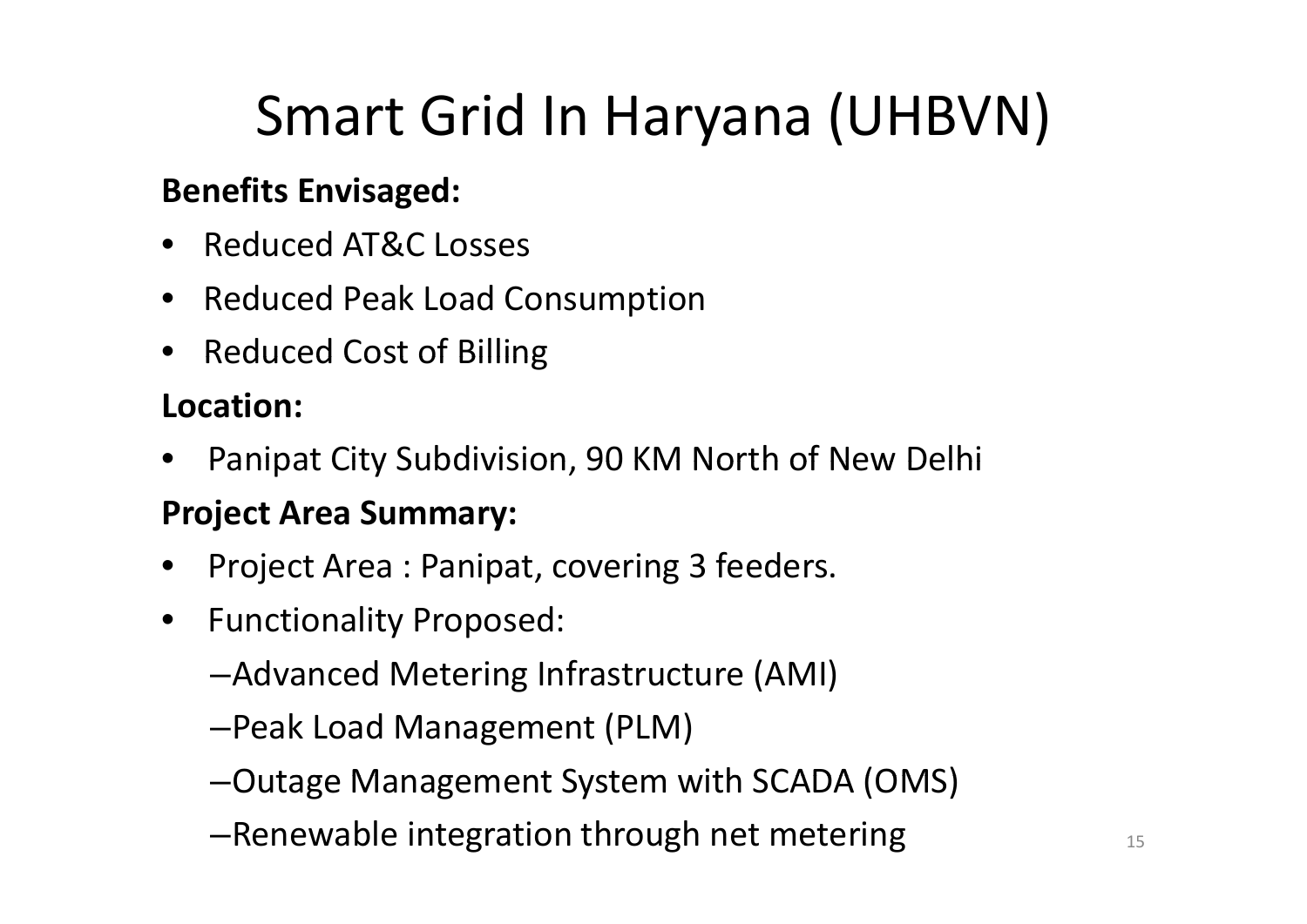# Project Area/Feeder Overview

| 11 KV Feeder Name  | <b>Remarks</b>                                                                                                                                                                                 |
|--------------------|------------------------------------------------------------------------------------------------------------------------------------------------------------------------------------------------|
| Conduit            | This feeder has Theft Prone areas and maximum number of<br>theft cases have been identified here along with cases of<br>unauthorized extension of load. The feeder also has HT<br>connections. |
| <b>Tehsil Camp</b> | This feeder also has Theft prone areas, has connections of<br>hotels and Shopping Mall (HT) and has space available on<br>the roof top installation in Sub Station Building                    |
| City 1             | Has Approx. 200 Domestic Supply connections having load<br>around 10 KW or the area of local market.                                                                                           |